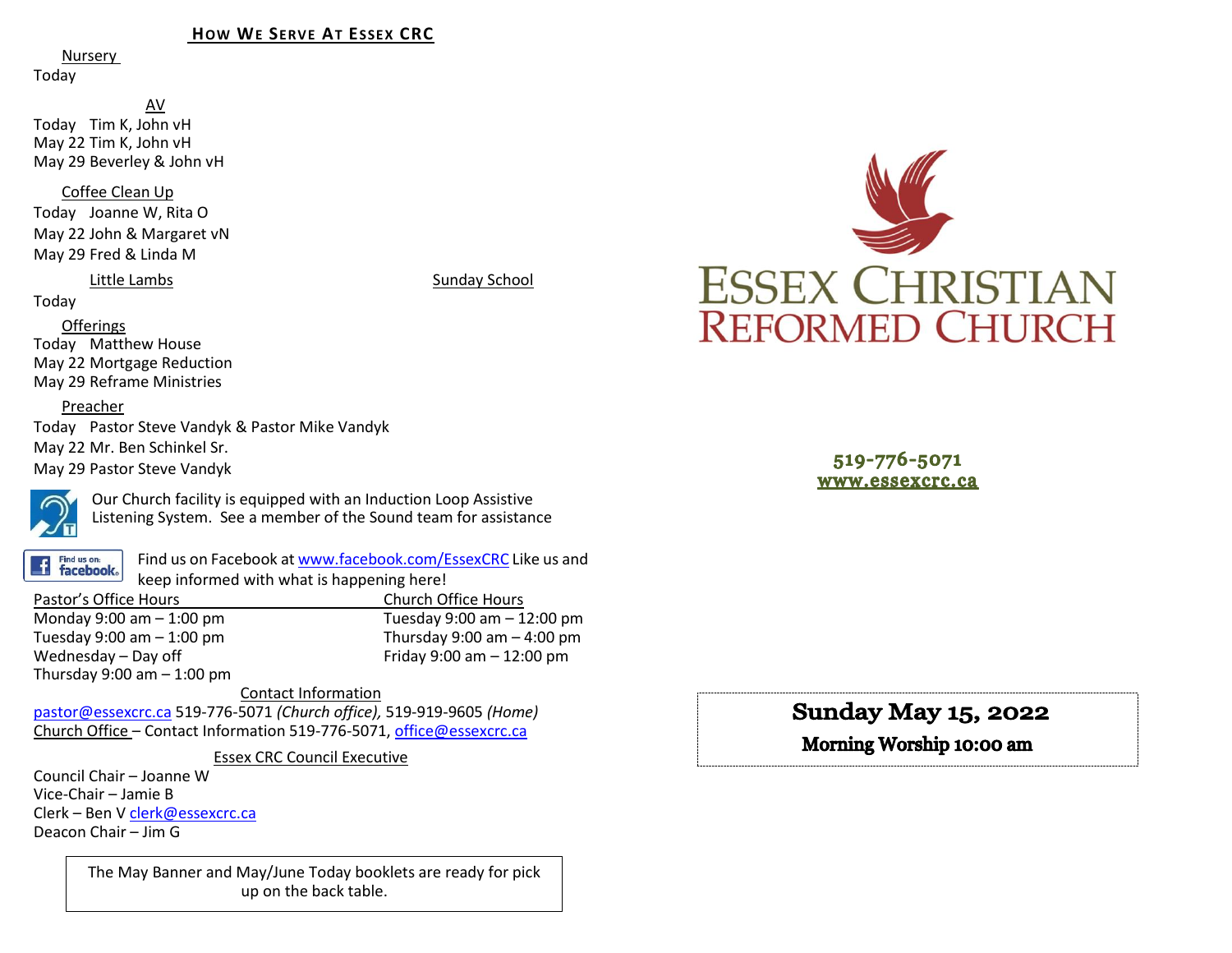## **SUNDAY MAY 15, 2022**

Welcome to everyone either here in-person or online to our worship service this morning. Do plan to stay and enjoy a cup of coffee with us in the fellowship hall.

Our Church Family

Congratulations to **Matt & Alex H** with the birth of a son, **David Gerry**. He was born on Friday, May 6th. Congratulations to grandfather **Harvey vH** and great grandparents **Gerry & Ruth S**. We thank God for his gift of children.

Keep those family members and friends in prayer as they endure with various health issues **Jack D**, **Lea H, Anna R, Gerry S, Doris V, Wilma W, Johanna W** along with our elderly in care homes or those receiving extra support (**Pete & Betty A**, **CoryB**, **DinyK, Nick KSr,John O**and **AnnaP**).

# BIRTHDAY GREETINGS

Congratulations to Jeff G (Wed). May the Lord bless you!

What is Happening This Week

10:00 am – Sunday Morning Worship with Pastor Steve Vandyk in-person or online at Facebook/Essex CRC. We will witness the baptism of Brayden Micah son of Pastor Steve & Rosanne Vandyk

Connection Corner – 11:30 am

Youth Online  $-6:30 \text{ pm}$ 

Connection Corner – Monday at 7:00 pm on Zoom

Connection Corner - Wednesday at 10:00 am

Connection Corner – Wednesday 7:00 pm at the home of Andrea Schinkel

Youth Connection Corner – Wednesday at 7:00 pm on Zoom

Connection Corner – Saturday at 9:00 am in the Cadet Garage

Next Sunday May 22, 2022

10:00 am – Sunday Morning Worship with Mr. Ben Schinkel Sr. in-person or online at Facebook/EssexCRC.

# SAVE THE DATE

Mark your calendars and plan to attend a Potluck Lunch after church on Sunday, June  $5<sup>th</sup>$ ! More details to follow.

# FROM THE CHURCH OFFICE

I will be out of the office from May  $9 - 20$ , 2002. We will try to send out emails and weekly updates to keep members informed.

# Weekly Offerings

Today's offerings are for the **FINANCIAL MINISTRY PLAN** and **MATTHEW HOUSE** 

This offering will help the Matthew House which is a Christian organization supported by churches and individuals of different denominations to help refugees who are fleeing for their lives and coming to Canada. They are not part of any government program and receive no subsidies directly from the government. Since the inception of Matthew House about 500 refugees have been helped to establish themselves. Please give generously to help this Windsor-based organization help others get a start in Canada.

May 22 offering is for Mortgage Reduction.

# CHANGE-4-LIFE BOTTLE CAMPAIGN

We hope you are filling your baby bottles with your spare change. This money will be used to help support couples and women who are facing an unplanned pregnancy. Counselling and assistance are available from the Melo Clinic and Pregnancy Centre in Leamington and Windsor. Bring back your bottle on Father's Day June 19. See a Deacon for more information.

# GET THE BANNER STRAIGHT TO YOUR INBOX

The Banner, the magazine of the CRC, will send you news, features, and columns straight to your email inbox! Sign up for the weekly e-newsletter by visiting thebanner.org/signup. While you're there, you can sign up to receive The Banner print magazine straight to your door as well! [www.TheBanner.org/signup](http://www.thebanner.org/signup) 

# MY WEAKNESS. GOD'S STRENGTH

Check out the new kids' devotion at [www.kidscorner.net](http://www.kidscorner.net/) Is there something you're so proud of that you love to tell people about it? In his letter to the Corinthians, Paul didn't boast about some great thing he did, but about his weakness. Some translations of the Bible refer to Paul's problem as "a thorn in [his] flesh." Listen now at kidscorner.net and check out all the new content.

Faith Practice Reflection Tip - Reflection and Discussion Starter—the Practice of Prayer: Read Psalm 130 and ponder or discuss the following questions. At what times in your life have you felt that you were in "the depths"? Were you able to pray during those times? Why or why not? The psalmist seems to experience despair and hope simultaneously. What role does hope play in our prayers—and in other parts of our faith formation? (For more on faith practices from Faith Formation Ministries, visit bit.ly/FaithPracticesProject)